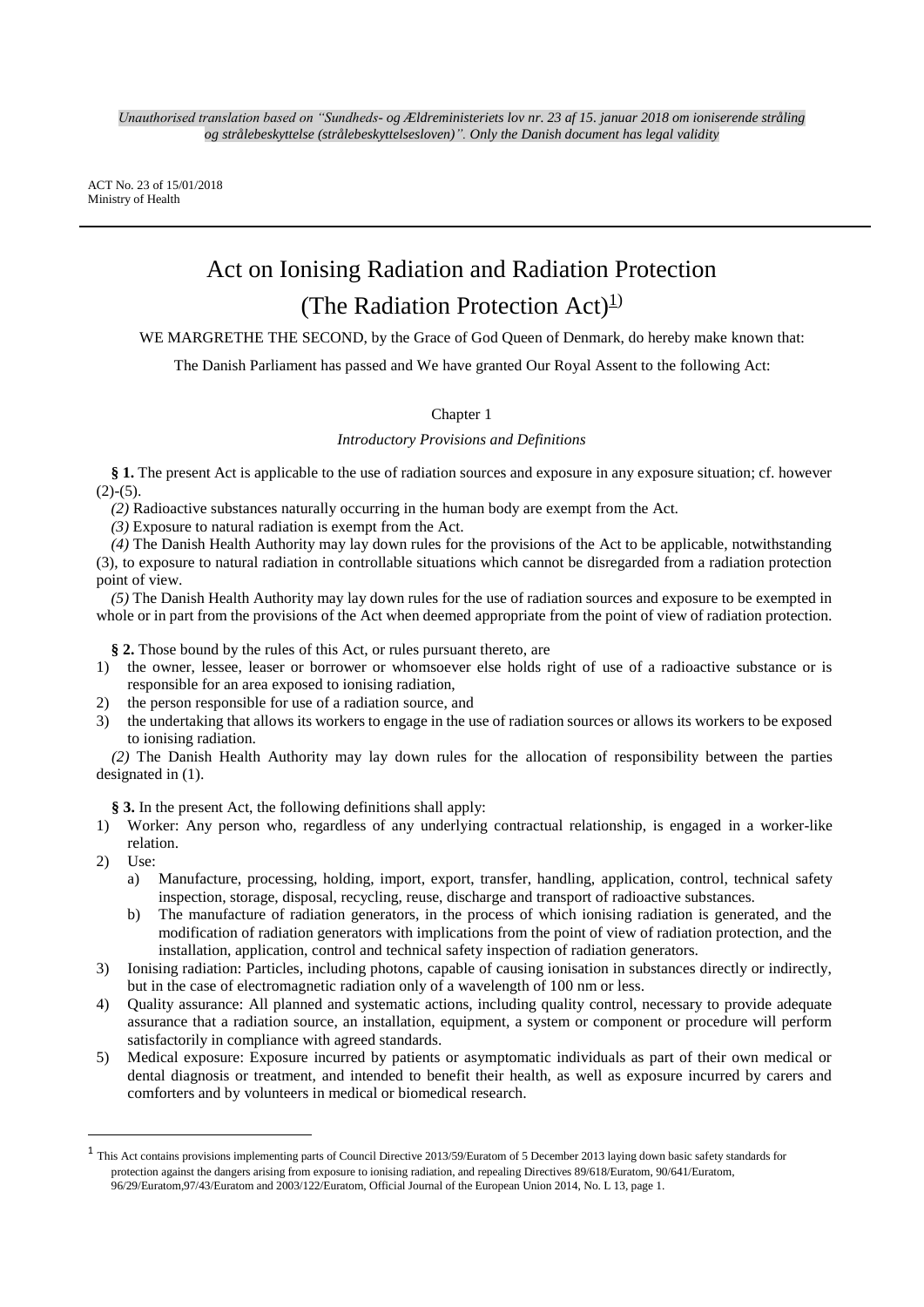- 6) Natural radiation: Cosmic radiation and ionising radiation from naturally occurring radioactive materials unaffected by human activity.
- 7) Radioactive substance: A substance containing one or more radionuclides.
- 8) Radiation source: A radioactive substance or a radiation generator.
- 9) Exposure: Exposure to ionising radiation.
- 10) Radiation generator: A device capable of generating ionising radiation.
- 11) Unintended exposure: Exposure that significantly exceeds that incurred by persons and the environment through correct use of radiation sources, and medical exposure that is significantly different from the medical exposure intended for a given purpose.

## Chapter 2

#### *Justification, Optimisation and Dose Limitation*

**§ 4.** The use of radiation sources and exposure shall take place solely if the health, financial, societal or other benefits of that use or exposure outweigh any detriment (justification).

*(2)* The Danish Health Authority may lay down detailed rules regarding matters pursuant to (1), including that certain types of use or exposure are not justified, regarding assessment of the justification and regarding the considerations to include in the assessment.

**§ 5.** The use of radiation sources and exposure shall take place solely if the likelihood and magnitude of exposure, including the number of individuals exposed, are as low as reasonably achievable taking into account the current state of technical knowledge and economic and societal factors (optimisation).

*(2)* The Danish Health Authority may lay down detailed rules regarding matters pursuant to (1), including as regards the compilation of safety assessments, regarding methods for ensuring optimisation in specific exposure situations and regarding the use of dose constraints and reference levels.

**§ 6.** The sum of doses to an individual shall not exceed the dose limits (dose limitation). Dose limits shall not apply to medical exposures.

*(2)* The Danish Health Authority lays down the dose limits and the rules regarding their applicability.

#### Chapter 3

#### *Radiation Protection Measures, etc.*

**§ 7.** The use of radiation sources and exposure shall be subject to the use of arrangements for protection against ionising radiation, including prevention of emergencies, accidents and incidents and remediation of the consequences hereof. Sufficient resources shall be assigned for radiation protection arrangements, for their implementation and ongoing evaluation to ensure that the radiation protection is effective and appropriate, and to ensure the identification and remediation of any defect or deficiency as well as the prevention of recurrence.

*(2)* The Danish Health Authority may lay down detailed rules regarding matters pursuant to (1), including requirements regarding the use of radiation sources, including radiological monitoring, classification of workplaces, emergency procedures, quality assurance and categorisation of exposed workers.

**§ 8.** Radiation sources, facilities and equipment shall be constructed, organised, maintained, marked and kept secure in such a way that the likelihood and magnitude of exposure is as low as reasonably achievable.

*(2)* The Danish Health Authority may lay down detailed rules regarding matters pursuant to (1), including requirements regarding radiation sources, facilities and equipment for protection, technical safety inspections and control.

**§ 9.** All relevant workers shall be informed of the risks associated with the use of radiation sources and exposure.

*(2)* The Danish Health Authority may lay down detailed rules regarding matters pursuant to (1), including as regards which workers are comprised by the rules.

**§ 10.** All relevant workers shall be trained for, and instructed in, performing work in a manner appropriate from the point of view of radiation protection, and it shall be ensured that their competences are maintained and updated including relevant new knowledge, etc.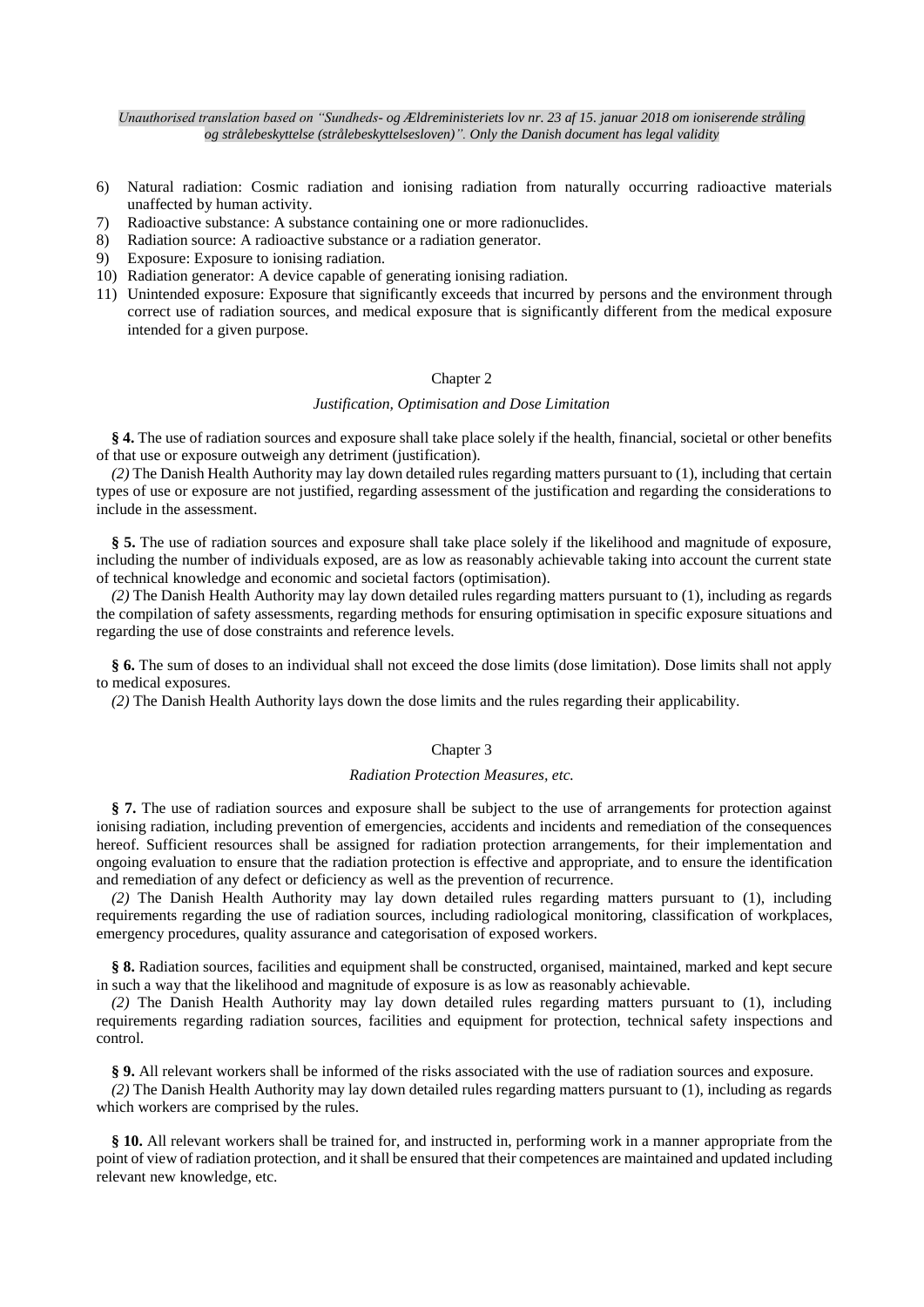*(2)* The Danish Health Authority may lay down detailed rules regarding matters pursuant to (1), including the scope of worker instruction, knowledge, skills and competences.

## Chapter 4

## *Radiation Protection Officers, Radiation Protection Experts and Medical Physics Experts*

**§ 11.** The Danish Health Authority may lay down rules regarding the use, recognition and authorisation of radiation protection officers, radiation protection experts and medical physics experts.

*(2)* The Danish Health Authority may lay down rules regarding the remits and duties of radiation protection officers, radiation protection experts and medical physics experts.

*(3)* The Danish Health Authority may approve the education and training of radiation protection officers and radiation protection experts.

## Chapter 5

## *Monitoring and Dosimetry Services*

**§ 12.** The Danish Health Authority may lay down rules regarding dosimetric monitoring of workers, including the determination, evaluation and recording of doses and the approval of such dosimetry services.

*(2)* The Danish Health Authority keeps a register of doses to workers.

**§ 13.** The Danish Health Authority may lay down rules regarding the approval of dosimetry services rendered in relation to radiation protection.

## Chapter 6

#### *Emergencies, Accidents and Incidents*

**§ 14.** The Danish Health Authority shall be notified immediately of emergencies, accidents or incidents that have resulted in, and of incidents that could have resulted in, unintended exposure to any type of radiation source or resulted in significant contamination with radioactive substances, and of any discovery, theft, loss, fire, flooding, etc. of significance from the point of view of radiation protection.

*(2)* The Danish Health Authority shall be notified concerning any circumstances that are systematic in nature, which might result in unintended exposure or significant contamination with radioactive substances.

*(3)* The Danish Health Authority may lay down detailed rules regarding notification pursuant to (1) and (2).

#### Chapter 7

#### *Licensing, Notification, Clearance, Inspection, etc.*

**§ 15.** The Danish Health Authority may lay down rules regarding licensing for, and notification of, the use of radiation sources or exposure.

**§ 16.** The Danish Health Authority may lay down rules regarding the clearance of radioactive substances, objects, sites and buildings.

**§ 17.** The Danish Health Authority may lay down conditions for approval, licensing or notification in accordance with the present Act or rules pursuant thereto.

**§ 18.** The Danish Health Authority conducts inspections of the use of radiation sources and exposure. The Danish Health Authority conducts its inspections commensurately with continuous assessment of the likelihood and impact of exposure.

*(2)* The Danish Health Authority may at any time, and without a court order, by presenting requisite proof of identity, demand from the party bound by Section 2 access to radiation sources, facilities, equipment, registers, protocols, security and emergency response plans, quality assurance systems and associated documentation, including documentation in the form of medical therapeutic data and the results of investigations, etc., and carry out photographic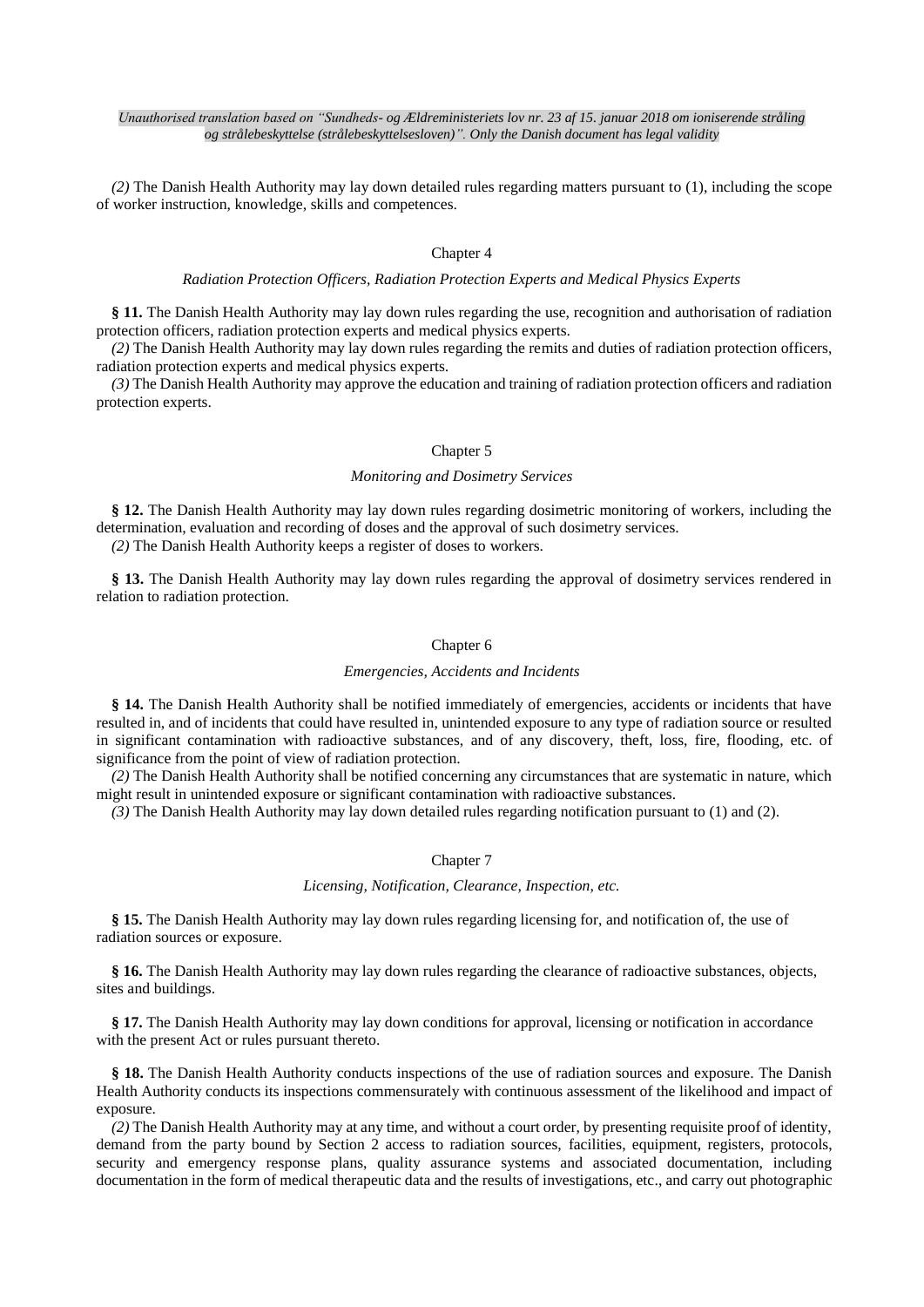or other documenting actions on site. The Danish Health Authority may as part of its inspection demand the disclosure of pertinent information and material of any nature; cf. the first sentence, by persons bound to do so by Section 2.

*(3)* The Police will provide requisite assistance in the exercise of the powers ensuing from (2), first sentence. Detailed rules for this assistance may be laid down by the Minister for Health following negotiations with the Minister for Justice.

**§ 19.** The Danish Health Authority may prohibit the use of radiation sources or exposure in contravention of the Act or rules or decisions pursuant thereto or order any such contraventions to be brought in order immediately or by a specified time limit.

**§ 20.** The Danish Health Authority may revoke a licence or amend the terms of a licence for the use of radiation sources or exposure if the use of radiation sources or the exposure are deemed not to be justified or optimised from the point of view of radiation protection on the basis of technological advances or new knowledge.

**§ 21.** The Danish Health Authority may require any party bound by Section 2 to carry out urgent actions, which the Danish Health Authority deems necessary to ensure radiation protection at that party's expense and risk.

**§ 22.** The Danish Health Authority compiles and publishes the main results of inspection programmes and inspection activities.

#### Chapter 8

#### *The Danish Health Authority's independence*

**§ 23.** The Danish Health Authority exercises its functions under this Act with full professional independence.

#### Chapter 9

#### *Fees*

**§ 24.** The Minister for Health may lay down rules regarding fees payable for the Danish Health Authority's inspection, advisory and assistance duties in accordance with the present Act or rules pursuant thereto.

## Chapter 10

## *Appeals and Penalties*

**§ 25.** Appeals against decisions made by the Danish Health Authority pursuant to the present Act or rules pursuant thereto may be lodged solely with the Minister for Health if the appeal pertains to legal matters.

**§ 26.** Except where other legislation carries a higher penalty, any contravention of Section 14, (1) or (2), or failure to respect a prohibition or order issued pursuant to Section 19 shall be punishable by a fine or by imprisonment for any term not exceeding one year. In particularly aggravating circumstances, the penalty may be increased to imprisonment for any term not exceeding two years.

*(2)* In sentencing pursuant to (1), the following shall be considered particularly aggravating circumstances:

1) that the offending party or others gained or intended to gain financial advantage by the contravention, or

2) that the contravention was committed out of wilful misconduct or gross negligence.

*(3)* Rules issued pursuant to this Act may stipulate liability for fine or imprisonment for contravention of the provisions or for contravention of terms, prohibitions or orders issued in accordance with the rules.

*(4)* Companies, etc. (legal persons) may be held criminally liable pursuant to the rules of Chapter 5 of the Danish Criminal Code.

#### Chapter 11

#### *Entry into Force, etc.*

**§ 27.** The Act enters into force on 6 February 2018.

*(2)* The Act on the Use of X-rays, etc.; cf. Consolidation Act No. 1170 of 29 November 2011, and Act No. 94 of 31 March 1953 on Use, etc. of Radioactive Substances are hereby repealed.